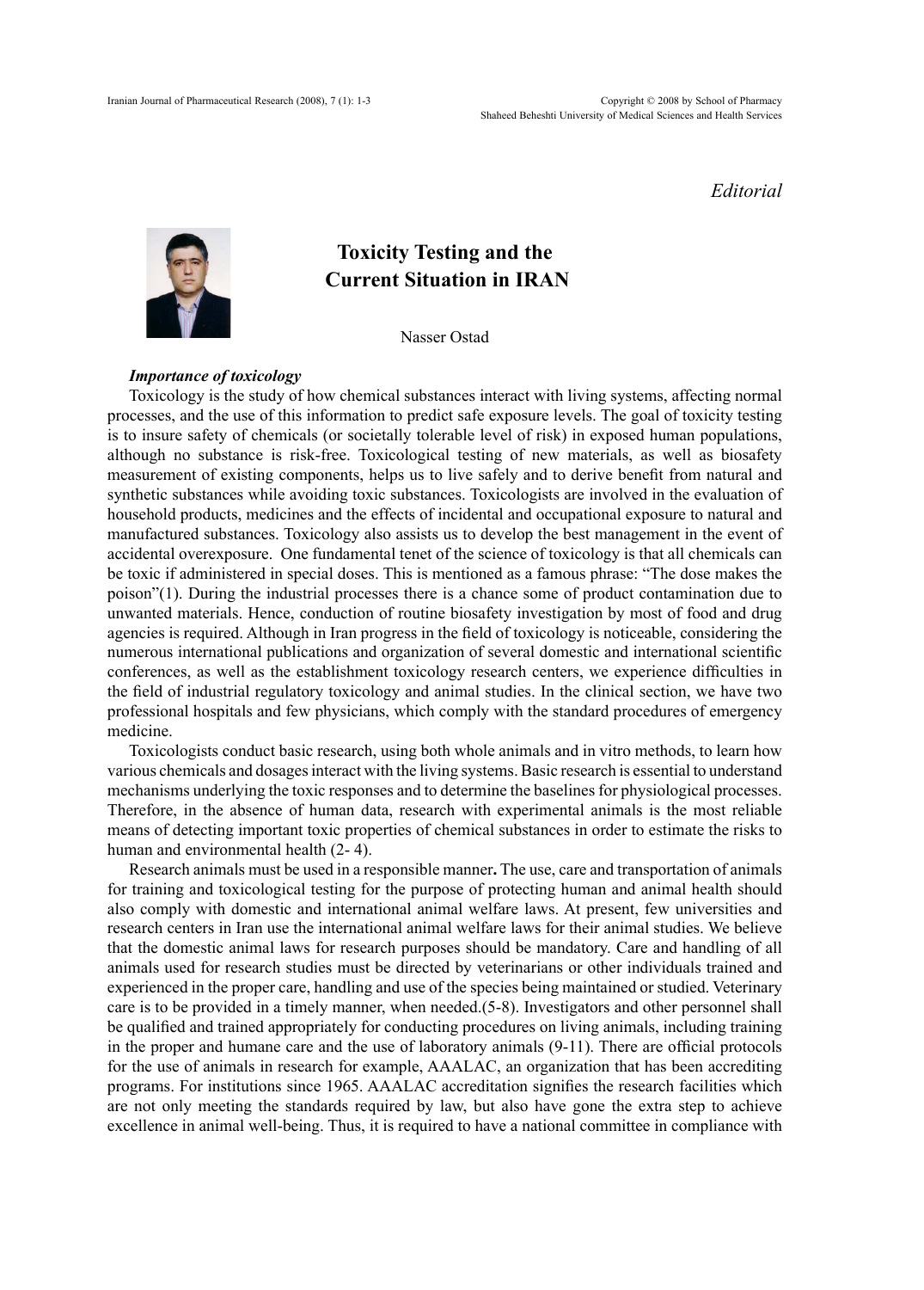applicable animal welfare laws, guidelines and policies (12-15).

One of the most important difficulties in driving regulatory tests for new materials in our country, on the basis of international protocols, is the budget deficit. Lack of budget and the subsequent need for financial support research staff engaged in the toxicological projects, as well as space and facilities for animal husbandry, remain as the main obstacles in this regard. Few organizations, such as Pasteur and Razi institutes, in Iran could fulfill this criterion.

#### *Animal diets for toxicological research*

Finding the optimal laboratory animal diet to sustain growth and longevity and yield reproducible experimental results is of critical importance in toxicological research. Diet is of major concern in toxicological and other research with rodents, since diet composition can affect the activity and metabolism of xenobiotics and alters the outcome and reproducibility of long-term studies. For instance, evaluation of the carcinogenic potential of xenobiotic compounds can differ depending on the diet fed. In general, higher tumor incidences have been reported in rodents fed the AIN-76A or other purified diets, compared with rodents fed natural ingredient diets (1,15). At present, only one animal diet factory exists in Iran, which manufactures pellet food for mice and rats. Nutrient requirements for other laboratory animals are different from mice, causing nutrient deficiency in animals used in long term assays (more than 3 months).

### *Regulatory toxicology (hazard assessment)*

The process of hazard assessment starts with internationally agreed lists of mammalian toxicology studies. This assessment must be conducted based on the type of chemical, for example an agrochemical, to support registration and safe use. These toxicity tests usually cover:

(1) Acute single high-dose exposures;

(2) Repeated dose administration (for up to 12 months) for chronic toxicity studies, which are often preceded by daily repeat dose studies of 1 month (subacute) or 3 months (subchronic) duration and usually conducted in rodents and non-rodents;

(3) Carcinogenicity studies in two rodent species;

(4) Reproductive toxicology (multigenerational study);

(5) Developmental toxicology (teratogenicity studies in two species);

(6) Genetic toxicology studies in vitro and in vivo;

(7) Additional studies conducted on a case-by-case basis, such as neurotoxicity testing or evaluation for estrogenic and other endocrine activities (2).

Chronic toxicology, carcinogenicity, reproductive or multigenerational studies in our country is unlikely to be performed, due to the deficiency in security of long term animal handling and feeding.

The assessment of biocompatibility or safety of chemicals, which are leachable from medical devices, is another aspect of regulatory toxicology. The word biocompatibility refers to the interaction between a medical device and the tissues and physiological systems of the patient treated with the device. An evaluation of biocompatibility is one part of the overall safety assessment of a device. Biocompatibility of devices is investigated using analytical chemistry, in vitro tests and animal models. While in use, substances may leach off a medical device into the adjacent tissue. Some leachable or extractable compounds are not biologically safe. The primary purpose of biocompatibility assessment of a device is to protect patient safety. Investigation of the adverse effects of various compounds (e. g., metals ion, DEHP, ethylene oxide, bisphenol A, endocrine disruptors) released from medical devices is a requirement of national committees, such as food and drug administration (FDA). Most countries either have national standards for goods, including medical devices, or accept the minimum requirement standards of ISO (16). In Iran few regulations for this purpose have been passed. Thus, a few biocompatibility assessments have been performed. This includes the unintentionally released leachable materials, for instance plasticizers and accelerators from products such as disposable food dishes and tissue engineered medical products. Furthermore, the immunological effects of pesticides